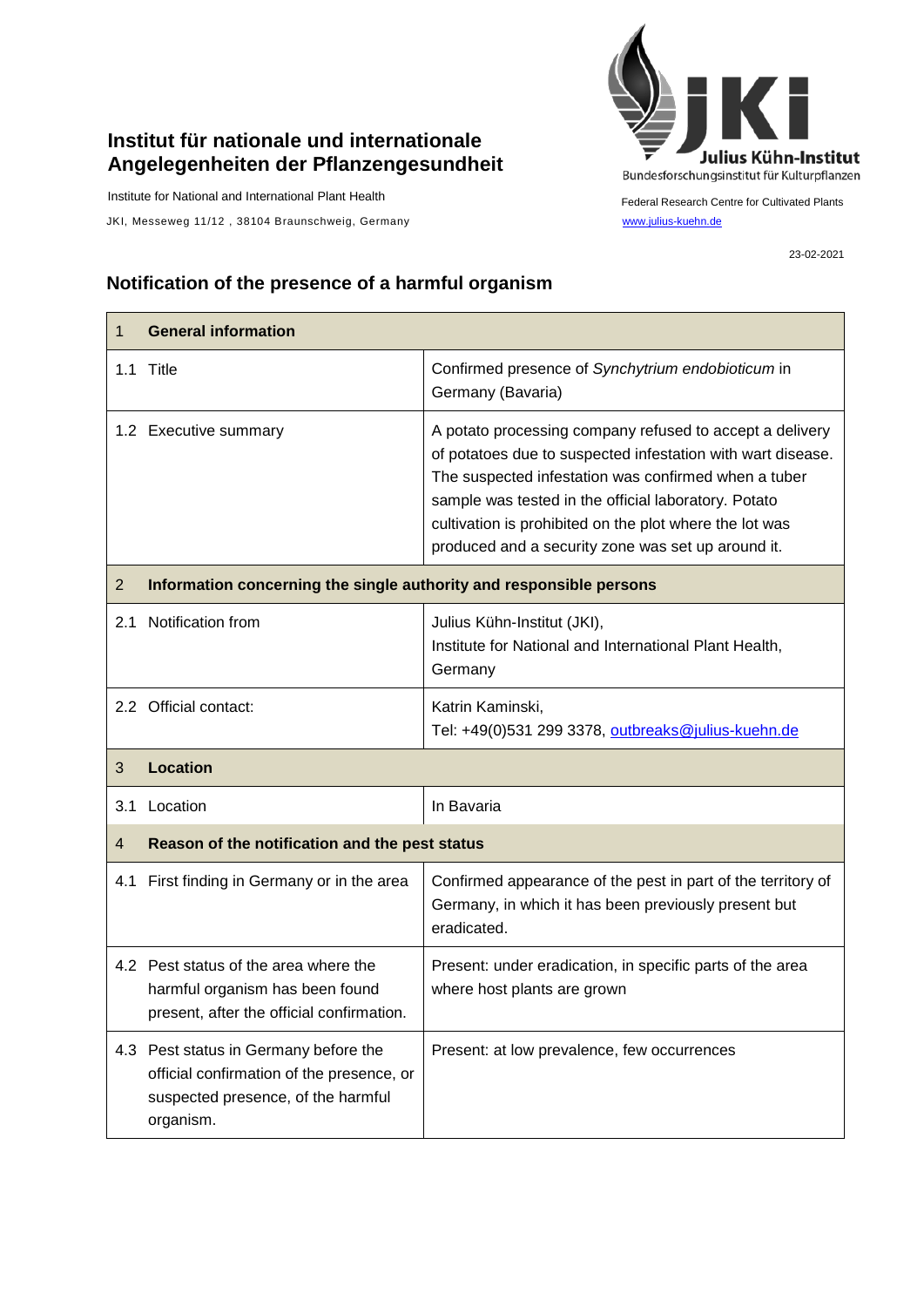|     | 4.4 Pest status in Germany after the<br>official confirmation of the presence of<br>the harmful organism. | Present: at low prevalence, few occurrences                                                                                                            |  |
|-----|-----------------------------------------------------------------------------------------------------------|--------------------------------------------------------------------------------------------------------------------------------------------------------|--|
| 5   | Finding, sampling, testing and confirmation of the harmful organism                                       |                                                                                                                                                        |  |
|     | 5.1 How the presence or appearance of<br>the harmful organism was found.                                  | Other, quality control in a potato processing company                                                                                                  |  |
|     | 5.2 Date of finding:                                                                                      | 27-01-2021                                                                                                                                             |  |
|     | 5.3 Sampling for laboratory analysis.                                                                     | Date of sampling: 27-01-2021<br>Few tubers with symptoms were chosen.                                                                                  |  |
|     | 5.4 Name and address of the Laboratory                                                                    | Bayerische Landesanstalt für Landwirtschaft (LfL) - Institut<br>für Pflanzenschutz<br>Lange Point 10<br>85354 Freising<br>Germany                      |  |
| 5.5 | Diagnostic method                                                                                         | Other, microscopy                                                                                                                                      |  |
|     | 5.6 Date of official confirmation of the<br>harmful organism's identity.                                  | 08-02-2021                                                                                                                                             |  |
| 6   | Infested area, and the severity and source of the outbreak in that area                                   |                                                                                                                                                        |  |
| 6.1 | Size and delimitation of the infested<br>area.                                                            | $0.27$ ha                                                                                                                                              |  |
|     | 6.2 Characteristics of the infested area<br>and its vicinity.                                             | Open air - production area: field (arable, pasture)                                                                                                    |  |
|     |                                                                                                           | Other plant, part of a plant or plant product                                                                                                          |  |
|     | 6.3 Host plants in the infested area and its<br>vicinity                                                  | Solanum tuberosum                                                                                                                                      |  |
|     | 6.4 Infested plant(s), plant product(s) and<br>other object(s).                                           | Soil and Solanum tuberosum (10 tons)                                                                                                                   |  |
|     | 6.5 Source of the outbreak                                                                                | Synchytrium endobioticum occurs more often in the soil of<br>the region. Otherwise there is no further indication of<br>another origin of infestation. |  |
| 7   | <b>Official phytosanitary measures</b>                                                                    |                                                                                                                                                        |  |
| 7.1 | Adoption of official phytosanitary<br>measures.                                                           | Official phytosanitary measures have been taken. Those<br>measures are taken inside the demarcated area.                                               |  |
|     |                                                                                                           | Infested zone and safety zone have been demarcated.<br>The official measures were communicated to the<br>concerned persons.                            |  |